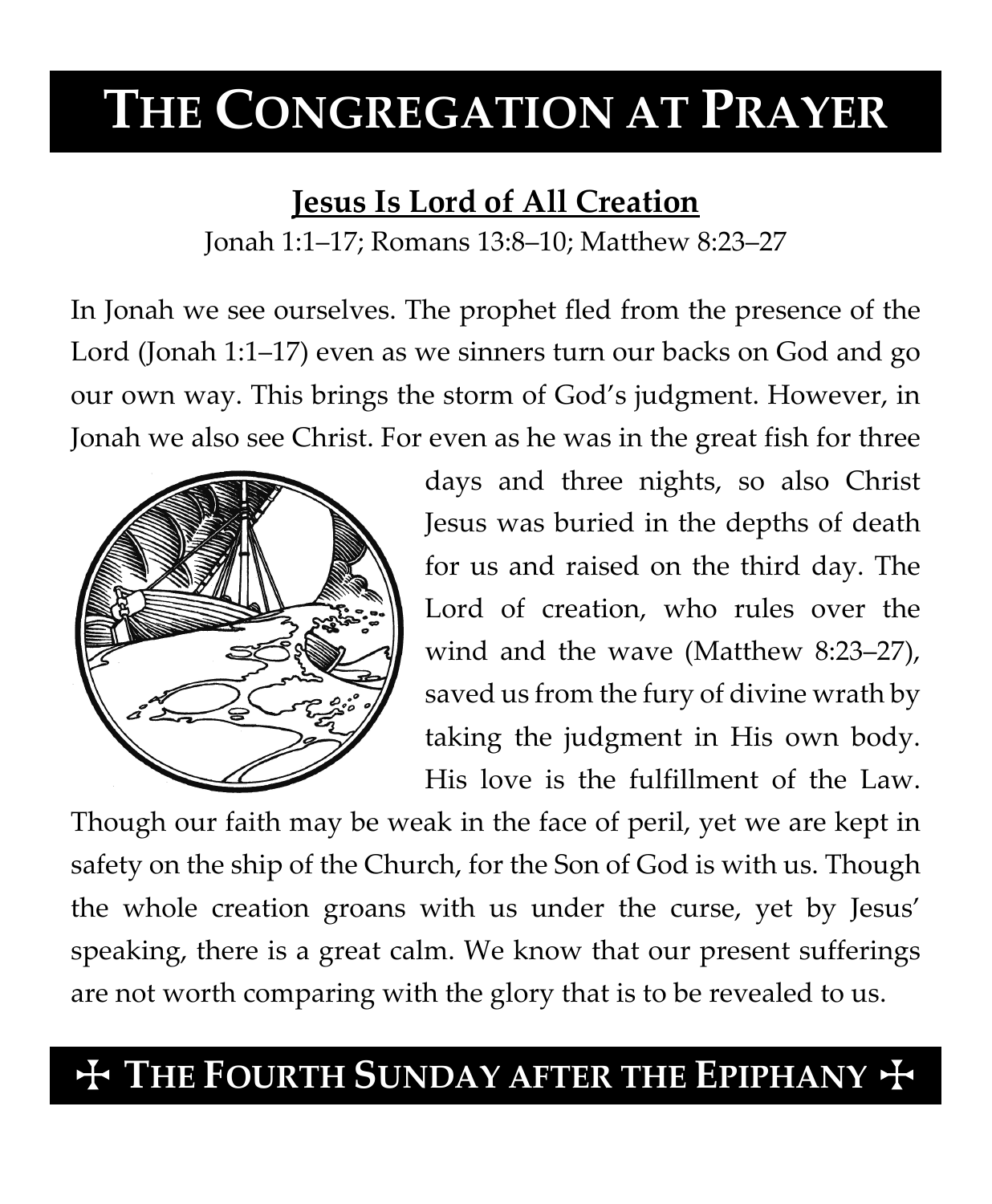#### **INVOCATION** (*make the sign of the holy cross and say*)

In the Name of the Father and of the  $\pm$  Son and of the Holy Spirit.

#### **THE APOSTLES CREED**

I believe in God the Father Almighty, Maker of Heaven and earth. And in Jesus Christ, His only Son, our Lord, who was conceived by the Holy Spirit, born of the Virgin Mary, suffered under Pontius Pilate, was crucified, died, and was buried. He descended into hell. The third day He rose again from the dead. He ascended into Heaven and is seated at the right hand of God the Father Almighty. From thence He will come to judge the living and the dead. I believe in the Holy Spirit, the Holy Christian Church, the communion of saints, the forgiveness of sins, the resurrection of the body, and the  $\pm$  life everlasting.

**PSALMODY** *(sing or read out loud each day)*

Psalm 96

### **LEARN BY HEART LUTHER'S SMALL CATECHISM:** The Ten Commandments

*The Tenth Commandment*

**You shall not covet your neighbor's wife, or his manservant or maidservant, his ox or donkey, or anything that belongs to your neighbor.**

#### *What does this mean?*

**We should fear and love God so that we do not entice or force away our neighbor's wife, workers, or animals, or turn them against him, but urge them to stay and do their duty.**

| Sunday:    | Psalm 64 | Exodus 8:20-9:12         | 2 Chronicles 36 | Romans 3:9-20  |
|------------|----------|--------------------------|-----------------|----------------|
| Monday:    | Psalm 65 | Exodus 9:13-10:29        | Ezra 1          | Romans 3:21-31 |
| Tuesday:   | Psalm 66 | Exodus 11:1-12:30        | Ezra 2          | Romans 4       |
| Wednesday: | Psalm 67 | Exodus 12:31-13:22       | Ezra 3          | Romans 5:1-11  |
| Thursday:  | Psalm 68 | Exodus 14                | Ezra 4          | Romans 5:12-21 |
| Friday:    | Psalm 69 | Exodus 15:1-21<br>Ezra 5 |                 | Romans 6       |
| Saturday:  | Psalm 70 | Exodus 15:22-16:36       | Ezra 6          | Romans 7       |

#### **DAILY READINGS**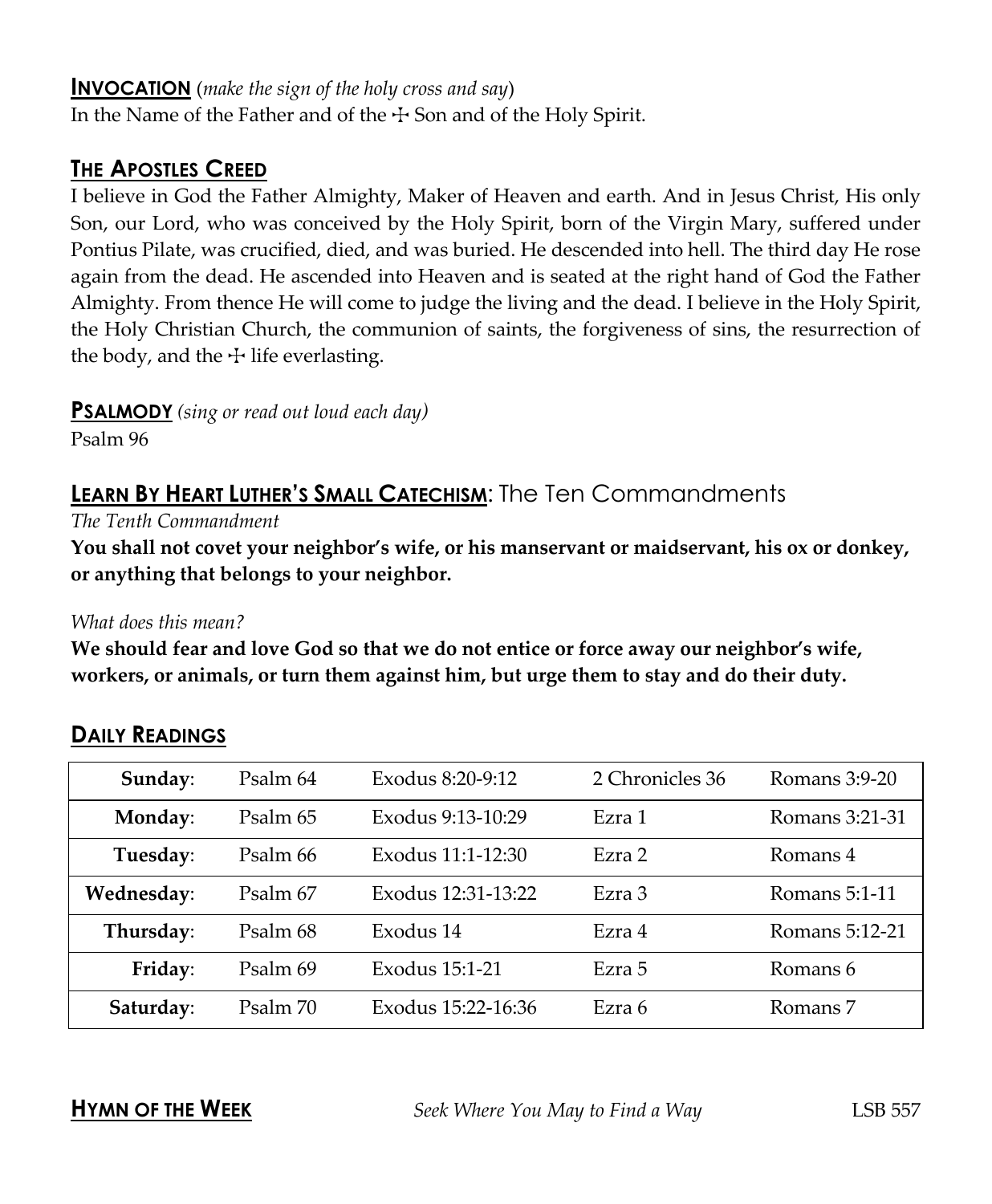#### **PRAYERS**

*The following suggestions are offered as an aid in developing the habit of praying for ourselves and others each week:*

**Sunday**: For the joy of the resurrection among us; for the fruit of faith nourished by Word and Sacrament.

**Monday**: For faith to live in the promise of Holy Baptism; for one's calling and daily work; for the unemployed; for the salvation and well-being of our neighbors; for schools, colleges, and seminaries; for good government and for peace.

**Tuesday**: For deliverance against temptation and evil; for the addicted and despairing, the tortured and oppressed; for those struggling with sin.

**Wednesday**: For marriage and family, that husbands and wives, parents and children live in ordered harmony according to God's Word; for parents who must raise children alone; for our communities and neighborhoods.

**Thursday**: For the Church and her pastors; for deacons, teachers, and other church workers; for missionaries and for all who serve the Church; for fruitful and salutary use of the blessed Sacrament of Christ's body and blood.

**Friday**: For faithful preaching of the holy cross of our Lord Jesus Christ; for the spread of His knowledge throughout the whole world; for the persecuted and oppressed; for the sick and dying.

**Saturday**: For faithfulness to the end; for the renewal of those who are withering in the faith or have fallen away; for receptive hearts and minds to God's Word on the Lord's Day; for pastors as they prepare to administer and for people as they prepare to receive Christ's holy gifts.

Almighty God, You know we live in the midst of so many dangers that in our frailty we cannot stand upright. Grant strength and protection to support us in all dangers and carry us through all temptations; through Jesus Christ, Your Son, our Lord, who lives and reigns with You and the Holy Spirit, one God, now and forever.

O Lord, look down from Heaven. Behold, visit, and relieve Your servants who stand in need of our prayers: **[insert the names of family members, friends, church members, government officials, those in need, etc.]** Look upon them with the eyes of Your mercy. Grant them comfort and sure confidence in You. Defend them from all danger, and keep them in perpetual peace and safety, through Jesus Christ, our Lord.